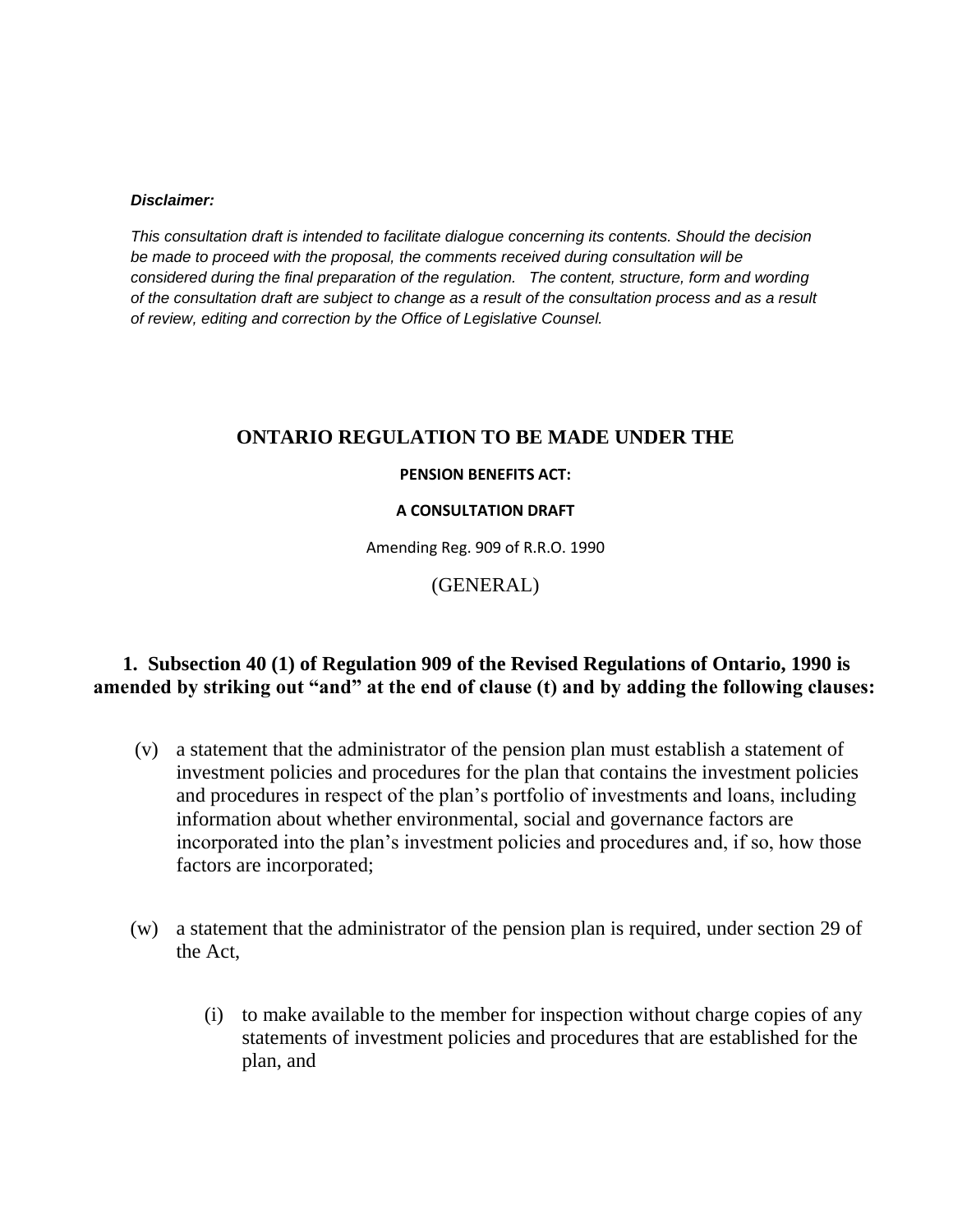- (ii) upon receipt of a written request and payment of the applicable fee, to provide by mail or electronically copies of any statements of investment policies and procedures that are established for the plan; and
- (x) a statement that the member is entitled, under section 30 of the Act,
	- (i) to inspect at the office of the Superintendent during business hours of that office the most recent statement of investment policies and procedures that is established for the plan, and
	- (ii) to make a written request and pay the applicable fee for the Superintendent to provide the most recent statement of investment policies and procedures by mail or electronically.

## **2. (1) Paragraph 1 of subsection 46 (1) of the Regulation is revoked and the following substituted:**

1. The records described in subsection 45 (1) of this Regulation.

# **(2) Paragraph 1 of subsection 46 (2) of the Regulation is revoked and the following substituted:**

1. The records described in subsection 45 (2) of this Regulation.

## **3. Section 78 of the Regulation is amended by adding the following subsections:**

(3) The statement of investment policies and procedures shall include information as to whether environmental, social and governance factors are incorporated into the plan's investment policies and procedures and, if so, how those factors are incorporated.

(4) The administrator of a pension plan that is registered before January 1, 2016 shall file a statement of investment policies and procedures within 60 days after January 1, 2016.

(5) The administrator of a pension plan that is registered on or after January 1, 2016 shall file a statement of investment policies and procedures within 60 days after the pension plan is registered.